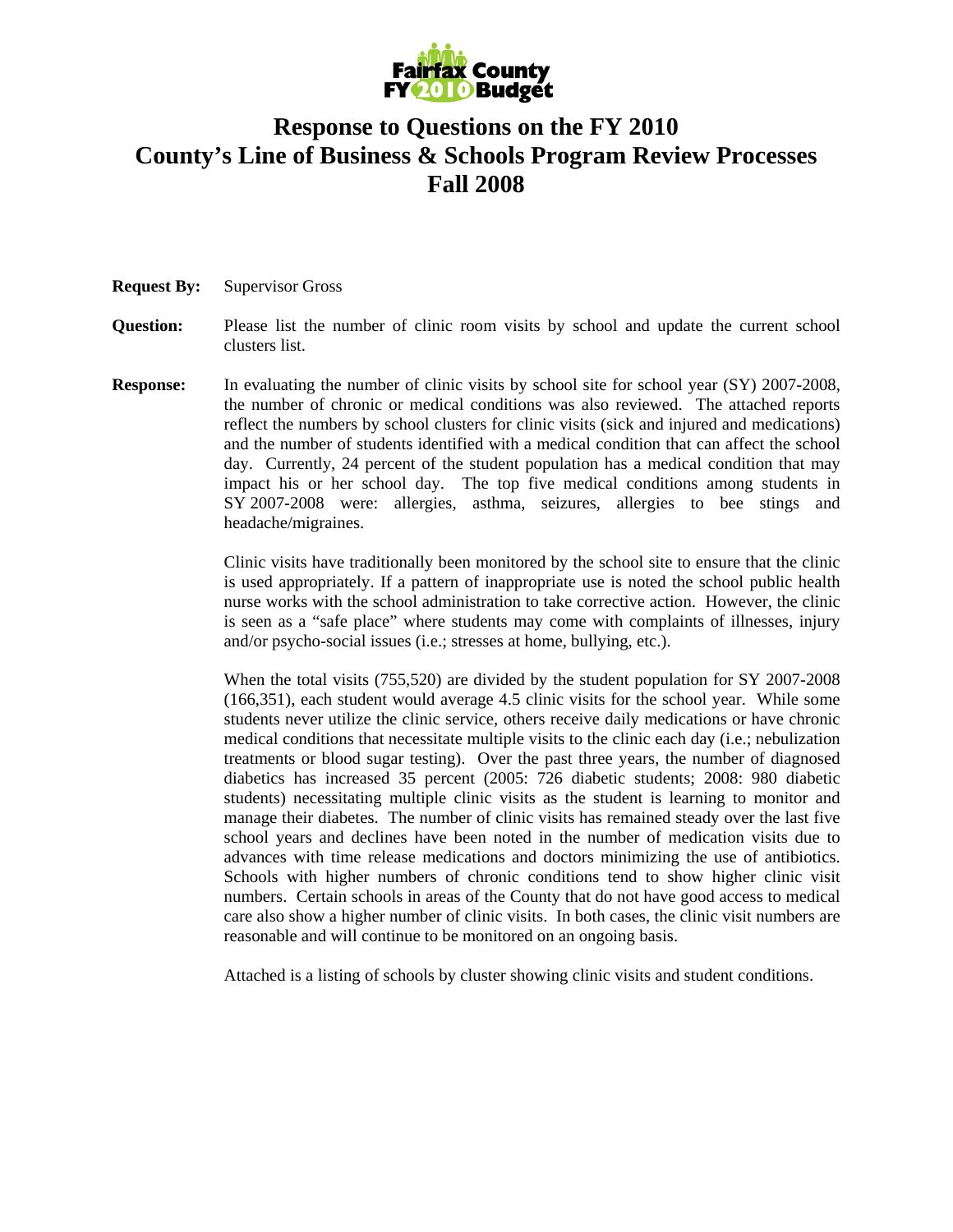### **SICK AND INJURED VISITS BY CLUSTER- '07 - '08**

### **CLUSTER 1**

| <b>HERNDON PYRAMID</b> | <b>TOTAL</b> | <b>FALLS CHURCH PYRAMID</b> | <b>TOTA</b> |
|------------------------|--------------|-----------------------------|-------------|
| Aldrin ES              | 4540         | Camelot ES                  | 2580        |
| Armstrong ES           | 3990         | Fairhill ES                 | 3720        |
| Clearview ES           | 2991         | <b>Graham Road ES</b>       | 1860        |
| Dranesville ES         | 4124         | Pine Spring ES              | 2255        |
| Herndon ES             | 5249         | Westlawn ES                 | 2847        |
| <b>Hutchison ES</b>    | 2981         | Woodburn ES                 | 2886        |
| Herdon MS              | 5986         | Luther Jackson MS           | 3278        |
| Herndon HS             | 8188         | Falls Church HS             | 6102        |
| <b>LANGLEY PYRAMID</b> |              | <b>MADISON PYRAMID</b>      |             |
| Churchill Road ES      | 4579         | Cunningham Park ES          | 2393        |
| Colvin Run ES          | 8278         | Flint Hill ES               | 2508        |
| Forestville ES         | 4866         | Louise Archer ES            | 5541        |
| <b>Great Falls ES</b>  | 3312         | Marshall Road ES            | 4315        |
| Spring Hill ES         | 2551         | Vienna ES                   | 1909        |
| Cooper MS              | 5453         | Wolftrap ES                 | 3304        |
| Langley HS             | 4384         | Thoreau MS                  | 5566        |
|                        |              | <b>Madison HS</b>           | 6891        |
| <b>MCLEAN PYRAMID</b>  |              |                             |             |
| Chesterbrook ES        | 3519         | <b>MARSHALL PYRAMID</b>     |             |
| Franklin Sherman ES    | 1471         | Freedom Hill ES             | 3857        |
| Haycock ES             | 2969         | Lemon Road ES               | 2091        |
| Kent Gardens ES        | 5685         | Shrevewood ES               | 3142        |
| <b>Timber Lane ES</b>  | 1807         | Stenwood ES                 | 3691        |
| Longfellow MS          | 4035         | <b>Westbriar ES</b>         | 2814        |
| McLean HS              | 3051         | Westgate ES                 | 2504        |
|                        |              | Kilmer MS                   | 2392        |
| <b>TOTAL</b>           | 94009        | Marshall HS                 | 3050        |
|                        |              |                             |             |

|              | <b>CLOUTLAN</b>             |              |
|--------------|-----------------------------|--------------|
| <b>TOTAL</b> | <b>EDISON PYRAMID</b>       | <b>TOTAL</b> |
| 3907         | <b>Bush Hill ES</b>         | 2297         |
| 2040         | Cameron ES                  | 2939         |
| 3262         | <b>Clermont ES</b>          | 2723         |
| 5650         | Franconia ES                | 3057         |
| 5940         | Mount Eagle ES              | 2977         |
| 12758        | Rose Hill ES                | 5444         |
|              | <b>Twain MS</b>             | 3885         |
|              | Edison HS                   | 4576         |
| 7301         |                             |              |
| 1534         | <b>LEE PYRAMID</b>          |              |
| 2241         | Crestwood ES                | 2180         |
| 4644         | Forestdale ES               | 2829         |
| 2396         | Garfield ES                 | 3268         |
| 3373         | Lynbrook ES                 | 3964         |
| 3641         | Saratoga ES                 | 7979         |
| 3241         | Springfield Estates ES      | 4727         |
|              | Key MS                      | 6074         |
|              | Lee HS                      | 3345         |
| 2437         |                             |              |
| 2049         | <b>SOUTH COUNTY PYRAMID</b> |              |
| 2323         | <b>Halley ES</b>            | 2832         |
| 3033         | Newington Forest ES         | 7118         |
| 5084         | Silverbrook ES              | 6434         |
| 2477         | South County Sec            | 13123        |
| 3445         |                             |              |
| 4813         | <b>TOTAL</b>                | 91771        |
| 3990         |                             |              |
| 6457         |                             |              |
| 98036        |                             |              |
|              |                             |              |

| <b>CLUSTER 1</b>       |              | <b>CLUSTER 2</b>            |              | <b>CLUSTER 3</b>         |             |
|------------------------|--------------|-----------------------------|--------------|--------------------------|-------------|
| <b>HERNDON PYRAMID</b> | <b>TOTAL</b> | <b>FALLS CHURCH PYRAMID</b> | <b>TOTAL</b> | <b>ANNANDALE PYRAMID</b> | <b>TOTA</b> |
| Aldrin ES              | 4540         | Camelot ES                  | 2580         | Annandale Terrace ES     | 2700        |
| Armstrong ES           | 3990         | Fairhill ES                 | 3720         | <b>Braddock ES</b>       | 3392        |
| Clearview ES           | 2991         | Graham Road ES              | 1860         | <b>Bren Mar Park ES</b>  | 1641        |
| Dranesville ES         | 4124         | Pine Spring ES              | 2255         | Columbia ES              | 1976        |
| Herndon ES             | 5249         | <b>Westlawn ES</b>          | 2847         | North Springfield ES     | 2091        |
| Hutchison ES           | 2981         | Woodburn ES                 | 2886         | Ravensworth ES           | 2711        |
| Herdon MS              | 5986         | Luther Jackson MS           | 3278         | Wevanoke ES              | 3639        |
| Herndon HS             | 8188         | Falls Church HS             | 6102         | Holmes MS                | 5886        |
|                        |              |                             |              | Poe MS                   | 3380        |
| <b>LANGLEY PYRAMID</b> |              | <b>MADISON PYRAMID</b>      |              | Annandale HS             | 9036        |
| Churchill Road ES      | 4579         | Cunningham Park ES          | 2393         | Thomas Jefferson HS      | 1952        |
| Colvin Run ES          | 8278         | Flint Hill ES               | 2508         |                          |             |
| Forestville ES         | 4866         | Louise Archer ES            | 5541         | <b>STUART PYRAMID</b>    |             |
| <b>Great Falls ES</b>  | 3312         | Marshall Road ES            | 4315         | <b>Bailey's ES</b>       | 5213        |
| Spring Hill ES         | 2551         | Vienna ES                   | 1909         | <b>Beech Tree ES</b>     | 4165        |
| Cooper MS              | 5453         | Wolftrap ES                 | 3304         | <b>Belvedere ES</b>      | 2465        |
| Langley HS             | 4384         | Thoreau MS                  | 5566         | <b>Glen Forest ES</b>    | 4990        |
|                        |              | <b>Madison HS</b>           | 6891         | Parklawn ES              | 2781        |
| <b>MCLEAN PYRAMID</b>  |              |                             |              | Sleepy Hollow ES         | 1954        |
| Chesterbrook ES        | 3519         | <b>MARSHALL PYRAMID</b>     |              | Glasgow MS               | 3140        |
| Franklin Sherman ES    | 1471         | Freedom Hill ES             | 3857         | <b>Stuart HS</b>         | 3829        |
| Haycock ES             | 2969         | Lemon Road ES               | 2091         |                          |             |
| Kent Gardens ES        | 5685         | Shrevewood ES               | 3142         | <b>WOODSON PYRAMID</b>   |             |
| <b>Timber Lane ES</b>  | 1807         | Stenwood ES                 | 3691         | Canterbury Woods ES      | 3175        |
| Longfellow MS          | 4035         | <b>Westbriar ES</b>         | 2814         | Little Run ES            | 2269        |
| McLean HS              | 3051         | Westgate ES                 | 2504         | Mantua ES                | 5137        |
|                        |              | Kilmer MS                   | 2392         | Olde Creek ES            | 3015        |
| <b>TOTAL</b>           | 94009        | Marshall HS                 | 3050         | Wakefield Forest ES      | 4403        |
|                        |              |                             |              | <b>Frost MS</b>          | 3521        |
|                        |              | <b>TOTAL</b>                | 81496        | Woodson HS               | 4874        |

# **CLUSTER 4 CLUSTER 5**

| <b>HAYFIELD PYRAMID</b>     | <b>TOTAL</b> | <b>EDISON PYRAMID</b>       | <b>TOTAL</b> | <b>LAKE BRADDOCK PYRAMID</b>    | <b>TOTAI</b> |
|-----------------------------|--------------|-----------------------------|--------------|---------------------------------|--------------|
| Gunston ES                  | 3907         | <b>Bush Hill ES</b>         | 2297         | Cherry Run ES                   | 1908         |
| Hayfield ES                 | 2040         | Cameron ES                  | 2939         | Kings Glen ES                   | 2995         |
| <b>Island Creek ES</b>      | 3262         | <b>Clermont ES</b>          | 2723         | Kings Park ES                   | 3618         |
| Lane ES                     | 5650         | Franconia ES                | 3057         | Sangster ES                     | 5674         |
| <b>Lorton Station ES</b>    | 5940         | Mount Eagle ES              | 2977         | <b>White Oaks ES</b>            | 2949         |
| <b>Hayfield Secondary</b>   | 12758        | Rose Hill ES                | 5444         | Lake Braddock SEC               | 16322        |
|                             |              | <b>Twain MS</b>             | 3885         |                                 |              |
| <b>MOUNT VERNON PYRAMID</b> |              | Edison HS                   | 4576         | <b>ROBINSON PYRAMID</b>         |              |
| Fort Belvoir ES             | 7301         |                             |              | Bonnie Brae ES                  | 5747         |
| Mt Vernon Woods ES          | 1534         | <b>LEE PYRAMID</b>          |              | Clifton ES                      | 2497         |
| <b>Riverside ES</b>         | 2241         | Crestwood ES                | 2180         | Fairview ES                     | 4250         |
| Washington Mill ES          | 4644         | Forestdale ES               | 2829         | Lauren Ridge ES                 | 3875         |
| Woodlawn ES                 | 2396         | Garfield ES                 | 3268         | Oak View ES                     | 3335         |
| Woodley Hills ES            | 3373         | Lynbrook ES                 | 3964         | Terra Centre ES                 | 2245         |
| Whitman MS                  | 3641         | Saratoga ES                 | 7979         | Robinson SEC                    | 15186        |
| Mount Vernon HS             | 3241         | Springfield Estates ES      | 4727         |                                 |              |
|                             |              | Key MS                      | 6074         | <b>WEST SPRINGFIELD PYRAMID</b> |              |
| <b>WEST POTOMAC PYRAMID</b> |              | Lee HS                      | 3345         | Cardinal Forest ES              | 6740         |
| <b>Belle View ES</b>        | 2437         |                             |              | Hunt Valley ES                  | 2721         |
| <b>Bucknell ES</b>          | 2049         | <b>SOUTH COUNTY PYRAMID</b> |              | Keene Mill ES                   | 3671         |
| Fort Hunt ES                | 2323         | <b>Halley ES</b>            | 2832         | Orange Hunt ES                  | 2760         |
| Groveton ES                 | 3033         | Newington Forest ES         | 7118         | Rolling Valley ES               | 3341         |
| <b>Hollin Meadows ES</b>    | 5084         | Silverbrook ES              | 6434         | West Springfield ES             | 1867         |
| Hybla Valley ES             | 2477         | South County Sec            | 13123        | Irving MS                       | 4800         |
| <b>Stratford Laning ES</b>  | 3445         |                             |              | West Springfield HS             | 9656         |
| Waynewood ES                | 4813         | <b>TOTAL</b>                | 91771        |                                 |              |

# **HERNIGHTANIS ANNANDALE PYRAMID TOTAL** Annandale Terrace ES 2700 Bren Mar Park ES 1641 North Springfield ES 2091 Ravensworth ES 2711 Poe MS 3380 **LANGLEY ANGLER PROPRIMED**<br>Thomas Jefferson HS 9036 Thomas Jefferson HS Forestville ES 4866 Louise Archer ES 5541 **STUART PYRAMID** Beech Tree ES 251 4165 Parklawn ES 2781<br>Sleepy Hollow ES 1954 **Sleepy Hollow ES WOODSON PYRAMID** The Canterbury Woods ES 18175<br>
Little Run ES 2269 Olde Creek ES 3015 **TOMAL BUDGER IN STREET ASSESSED AND STREET ASSESSED ASSESSED ASSESSED ASSESSED AT A 3050 WAS ABOUT A 30 F AND FOR STREET ASSESS** Frost MS 3521 **TOTAL 814874** Woodson HS **TOTAL 93335**

### **CLUSTER 6**

| <b>HAYFIELD PYRAMID</b>     | <b>TOTAL</b> | <b>EDISON PYRAMID</b>         | <b>TOTAL</b> | <b>LAKE BRADDOCK PYRAMID</b>    | <b>TOTAL</b> |
|-----------------------------|--------------|-------------------------------|--------------|---------------------------------|--------------|
| <b>Gunston ES</b>           | 3907         | <b>Bush Hill ES</b>           | 2297         | Cherry Run ES                   | 1908         |
| Hayfield ES                 | 2040         | Cameron ES                    | 2939         | Kings Glen ES                   | 2995         |
| <b>Island Creek ES</b>      | 3262         | Clermont ES                   | 2723         | Kings Park ES                   | 3618         |
| Lane ES                     | 5650         | Franconia ES                  | 3057         | Sangster ES                     | 5674         |
| <b>Lorton Station ES</b>    | 5940         | Mount Eagle ES                | 2977         | White Oaks ES                   | 2949         |
| <b>Hayfield Secondary</b>   | 12758        | Rose Hill ES                  | 5444         | Lake Braddock SEC               | 16322        |
|                             |              | Twain MS                      | 3885         |                                 |              |
| <b>MOUNT VERNON PYRAMID</b> |              | Edison HS                     | 4576         | <b>ROBINSON PYRAMID</b>         |              |
| Fort Belvoir ES             | 7301         |                               |              | Bonnie Brae ES                  | 5747         |
| Mt Vernon Woods ES          | 1534         | <b>LEE PYRAMID</b>            |              | Clifton ES                      | 2497         |
| <b>Riverside ES</b>         | 2241         | Crestwood ES                  | 2180         | <b>Fairview ES</b>              | 4250         |
| Washington Mill ES          | 4644         | Forestdale ES                 | 2829         | Lauren Ridge ES                 | 3875         |
| Woodlawn ES                 | 2396         | Garfield ES                   | 3268         | Oak View ES                     | 3335         |
| Woodley Hills ES            | 3373         | Lynbrook ES                   | 3964         | <b>Terra Centre ES</b>          | 2245         |
| Whitman MS                  | 3641         | Saratoga ES                   | 7979         | Robinson SEC                    | 15186        |
| Mount Vernon HS             | 3241         | <b>Springfield Estates ES</b> | 4727         |                                 |              |
|                             |              | Key MS                        | 6074         | <b>WEST SPRINGFIELD PYRAMID</b> |              |
| <b>WEST POTOMAC PYRAMID</b> |              | Lee HS                        | 3345         | <b>Cardinal Forest ES</b>       | 6740         |
| <b>Belle View ES</b>        | 2437         |                               |              | Hunt Valley ES                  | 2721         |
| <b>Bucknell ES</b>          | 2049         | <b>SOUTH COUNTY PYRAMID</b>   |              | Keene Mill ES                   | 3671         |
| Fort Hunt ES                | 2323         | <b>Halley ES</b>              | 2832         | Orange Hunt ES                  | 2760         |
| Groveton ES                 | 3033         | Newington Forest ES           | 7118         | <b>Rolling Valley ES</b>        | 3341         |
| <b>Hollin Meadows ES</b>    | 5084         | Silverbrook ES                | 6434         | West Springfield ES             | 1867         |
| Hybla Valley ES             | 2477         | South County Sec              | 13123        | <b>Irving MS</b>                | 4800         |
| <b>Stratford Laning ES</b>  | 3445         |                               |              | West Springfield HS             | 9656         |
| Waynewood ES                | 4813         | <b>TOTAL</b>                  | 91771        |                                 |              |
| Sandburg MS                 | 3990         |                               |              | <b>TOTAL</b>                    | 106157       |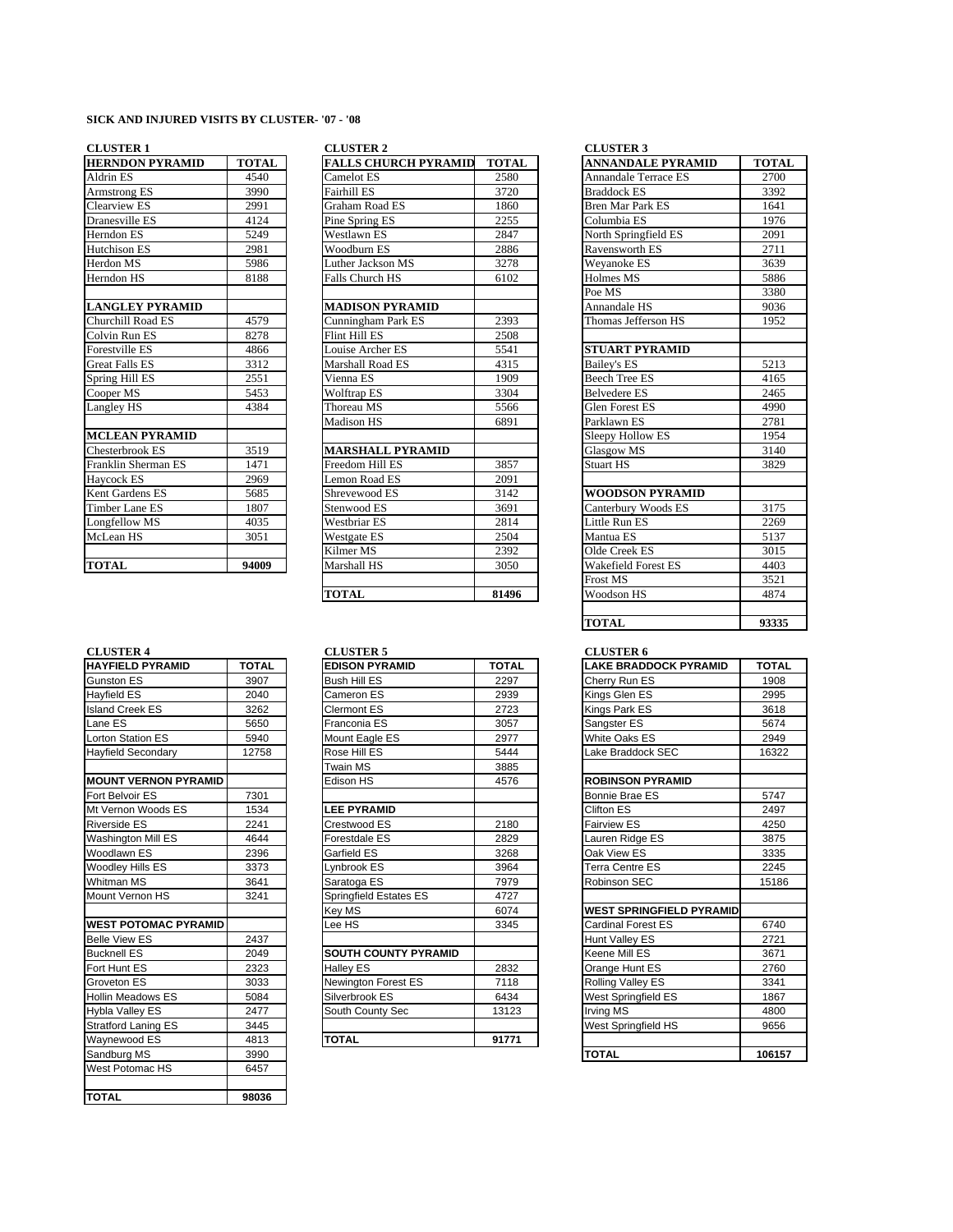### **CLUSTER 7**

| <b>CENTREVILLE PYRAMID</b> | <b>TOTAL</b> | <b>OAKTON PYRAMID</b>      | <b>TOTAL</b> |
|----------------------------|--------------|----------------------------|--------------|
| <b>Bull Run ES</b>         | 2949         | Crossfield ES              | 3452         |
| Centre Ridge ES            | 5691         | Fox Mill ES                | 2768         |
| <b>Colin Powell ES</b>     | 4788         | Mosby Woods ES             | 6064         |
| <b>Union Mill ES</b>       | 4422         | Navy ES                    | 2682         |
| Liberty MS                 | 5213         | Oakton ES                  | 2881         |
| Centreville HS             | 7477         | Waples Mill ES             | 5067         |
|                            |              | Carson MS                  | 5659         |
| <b>CHANTILLY PYRAMID</b>   |              | Oakton HS                  | 2047         |
| <b>Brookfield ES</b>       | 4989         |                            |              |
| Greenbriar East ES         | 2601         | <b>SOUTH LAKES PYRAMID</b> |              |
| Greenbriar West ES         | 3563         | Dogwood ES                 | 2481         |
| Lees Corner ES             | 3763         | Forest Edge ES             | 3549         |
| Oak Hill ES                | 4910         | Hunters Woods ES           | 3413         |
| Poplar Tree ES             | 4237         | Lake Anne ES               | 4706         |
| Franklin MS                | 5234         | Sunrise Valley ES          | 2682         |
| Rocky Run MS               | 3116         | <b>Terraset ES</b>         | 2526         |
| Chantilly HS               | 5837         | Hughes MS                  | 3520         |
|                            |              | South Lakes HS             | 4540         |
| <b>FAIRFAX PYRAMID</b>     |              |                            |              |
| Daniels Run ES             | 3948         | <b>WESTFIELD PYRAMID</b>   |              |
| Eagle View ES              | 6163         | Cub Run ES                 | 3694         |
| Fairfax Villa ES           | 4383         | Deer Park ES               | 4944         |
| Providence ES              | 3445         | Floris ES                  | 1682         |
| <b>Willow Springs ES</b>   | 2310         | <b>London Towne ES</b>     | 5786         |
| Lanier MS                  | 2683         | McNair ES                  | 3586         |
| Fairfax HS                 | 4342         | Virginia Run ES            | 4467         |
|                            |              | Stone MS                   | 4074         |
| <b>TOTAL</b>               | 96064        | Westfield HS               | 8382         |

### **CLUSTER 8**

| <b>OAKTON PYRAMID</b>      | <b>TOTAL</b> |
|----------------------------|--------------|
| Crossfield ES              | 3452         |
| Fox Mill ES                | 2768         |
| Mosby Woods ES             | 6064         |
| Navy ES                    | 2682         |
| Oakton ES                  | 2881         |
| <b>Waples Mill ES</b>      | 5067         |
| Carson MS                  | 5659         |
| Oakton HS                  | 2047         |
| <b>SOUTH LAKES PYRAMID</b> |              |
| Dogwood ES                 | 2481         |
| Forest Edge ES             | 3549         |
| Hunters Woods ES           | 3413         |
| Lake Anne ES               | 4706         |
| Sunrise Valley ES          | 2682         |
| <b>Terraset ES</b>         | 2526         |
| Hughes MS                  | 3520         |
| South Lakes HS             | 4540         |
| <b>WESTFIELD PYRAMID</b>   |              |
| Cub Run ES                 | 3694         |
| Deer Park ES               | 4944         |
| <b>Floris ES</b>           | 1682         |
| <b>London Towne ES</b>     | 5786         |
| McNair ES                  | 3586         |
| Virginia Run ES            | 4467         |
| Stone MS                   | 4074         |
| Westfield HS               | 8382         |
|                            |              |
| <b>TOTAL</b>               | 94652        |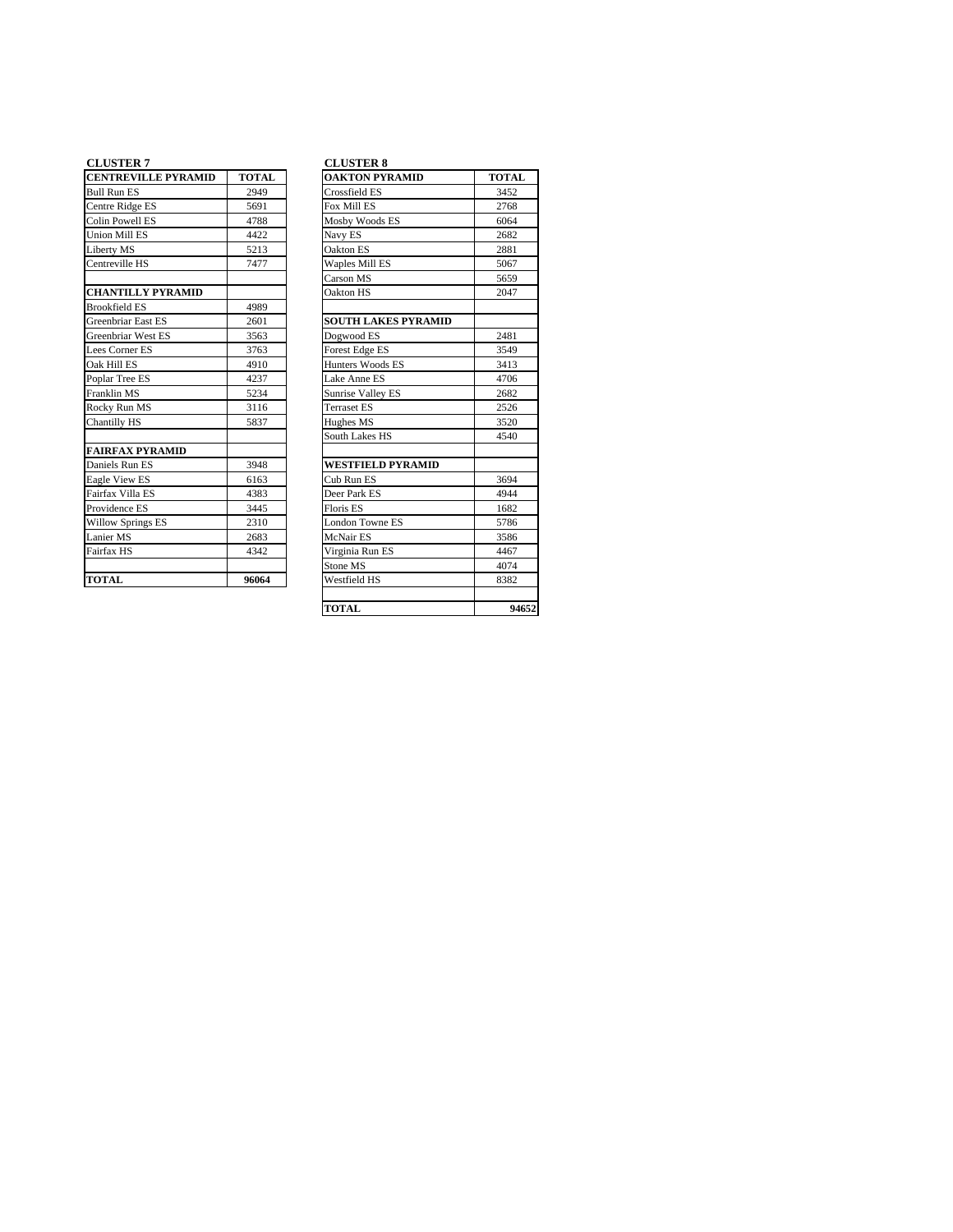### **HEALTH CONDITIONS PER CLUSTER - '07 - '08**

### **CLUSTER 1 CLUSTER 2 CLUSTER 3**

| <b>HERNDON PYRAMID</b> | # CONDITIONS | <b>FALLS CHURCH PYRAMID # CONDIT</b> |                |
|------------------------|--------------|--------------------------------------|----------------|
| Aldrin ES              | 102          | Camelot ES                           | 104            |
| <b>Armstrong ES</b>    | 109          | Fairhill ES                          | 127            |
| Clearview ES           | 132          | <b>Graham Road ES</b>                | 90             |
| Dranesville ES         | 135          | Pine Spring ES                       | 102            |
| Herndon ES             | 192          | Westlawn ES                          | 185            |
| Hutchison ES           | 85           | Woodburn ES                          | 110            |
| Herdon MS              | 592          | Luther Jackson MS                    | 242            |
| Herndon HS             | 1134         | Falls Church HS                      | 752            |
| <b>LANGLEY PYRAMID</b> |              | <b>MADISON PYRAMID</b>               |                |
| Churchill Road ES      | 205          | Cunningham Park ES                   | 183            |
| Colvin Run ES          | 147          | Flint Hill ES                        | 280            |
| Forestville ES         | 130          | Louise Archer ES                     | 217            |
| <b>Great Falls ES</b>  | 96           | Marshall Road ES                     | 192            |
| Spring Hill ES         | 210          | Vienna ES                            | 118            |
| Cooper MS              | 276          | Wolftrap ES                          | 141            |
| Langley HS             | 531          | Thoreau MS                           | 105            |
|                        |              | <b>Madison HS</b>                    | 221            |
| <b>MCLEAN PYRAMID</b>  |              |                                      |                |
| Chesterbrook ES        | 157          | <b>MARSHALL PYRAMID</b>              |                |
| Franklin Sherman ES    | 86           | Freedom Hill ES                      | 118            |
| Haycock ES             | 159          | Lemon Road ES                        | 115            |
| Kent Gardens ES        | 242          | Shrevewood ES                        | 63             |
| Timber Lane ES         | 47           | Stenwood ES                          | 108            |
| Longfellow MS          | 180          | Westbriar ES                         | 61             |
| McLean HS              | 626          | Westgate ES                          | $\overline{3}$ |
|                        |              | Kilmer MS                            | 304            |
| <b>TOTAL</b>           | 5573         | Marshall HS                          | 396            |
|                        |              |                                      |                |

| CLOSIEA I              |              | CLUSIER 4                                |      | CLUSIER J                   |            |
|------------------------|--------------|------------------------------------------|------|-----------------------------|------------|
| <b>HERNDON PYRAMID</b> | # CONDITIONS | <b>FALLS CHURCH PYRAMID # CONDITIONS</b> |      | <b>ANNANDALE PYRAMID</b>    | # CONDITIO |
| Aldrin ES              | 102          | Camelot ES                               | 104  | <b>Annandale Terrace ES</b> | 83         |
| Armstrong ES           | 109          | Fairhill ES                              | 127  | <b>Braddock ES</b>          | 234        |
| Clearview ES           | 132          | <b>Graham Road ES</b>                    | 90   | <b>Bren Mar Park ES</b>     | 105        |
| Dranesville ES         | 135          | Pine Spring ES                           | 102  | Columbia ES                 | 169        |
| Herndon ES             | 192          | <b>Westlawn ES</b>                       | 185  | North Springfield ES        | 186        |
| Hutchison ES           | 85           | Woodburn ES                              | 110  | Ravensworth ES              | 26         |
| Herdon MS              | 592          | Luther Jackson MS                        | 242  | Weyanoke ES                 | 73         |
| Herndon HS             | 1134         | <b>Falls Church HS</b>                   | 752  | Holmes MS                   | 138        |
|                        |              |                                          |      | Poe MS                      | 265        |
| <b>LANGLEY PYRAMID</b> |              | <b>MADISON PYRAMID</b>                   |      | Annandale HS                | 258        |
| Churchill Road ES      | 205          | Cunningham Park ES                       | 183  | Thomas Jefferson HS         | 715        |
| Colvin Run ES          | 147          | Flint Hill ES                            | 280  |                             |            |
| Forestville ES         | 130          | Louise Archer ES                         | 217  | <b>STUART PYRAMID</b>       |            |
| <b>Great Falls ES</b>  | 96           | Marshall Road ES                         | 192  | <b>Bailey's ES</b>          | 139        |
| Spring Hill ES         | 210          | Vienna ES                                | 118  | <b>Beech Tree ES</b>        | 145        |
| Cooper MS              | 276          | Wolftrap ES                              | 141  | <b>Belvedere ES</b>         | 104        |
| Langley HS             | 531          | Thoreau MS                               | 105  | <b>Glen Forest ES</b>       | 91         |
|                        |              | Madison HS                               | 221  | Parklawn ES                 | 66         |
| <b>MCLEAN PYRAMID</b>  |              |                                          |      | Sleepy Hollow ES            | 123        |
| Chesterbrook ES        | 157          | <b>MARSHALL PYRAMID</b>                  |      | <b>Glasgow MS</b>           | 238        |
| Franklin Sherman ES    | 86           | Freedom Hill ES                          | 118  | <b>Stuart HS</b>            | 297        |
| Haycock ES             | 159          | Lemon Road ES                            | 115  |                             |            |
| Kent Gardens ES        | 242          | Shrevewood F.S                           | 63   | <b>WOODSON PYRAMID</b>      |            |
| Timber Lane ES         | 47           | Stenwood ES                              | 108  | Canterbury Woods ES         | 194        |
| Longfellow MS          | 180          | <b>Westbriar ES</b>                      | 61   | Little Run ES               | 116        |
| McLean HS              | 626          | Westgate ES                              | 3    | Mantua ES                   | 322        |
|                        |              | Kilmer MS                                | 304  | Olde Creek ES               | 85         |
| <b>TOTAL</b>           | 5573         | Marshall HS                              | 396  | <b>Wakefield Forest ES</b>  | 119        |
|                        |              |                                          |      | <b>Frost MS</b>             | 266        |
|                        |              | <b>TOTAL</b>                             | 4337 | <b>Woodson HS</b>           | 218        |
|                        |              |                                          |      |                             |            |

| <b>CLUSTER 1</b>       |              | <b>CLUSTER 2</b>                         |      | <b>CLUSTER 3</b>            |              |
|------------------------|--------------|------------------------------------------|------|-----------------------------|--------------|
| <b>HERNDON PYRAMID</b> | # CONDITIONS | <b>FALLS CHURCH PYRAMID # CONDITIONS</b> |      | <b>ANNANDALE PYRAMID</b>    | # CONDITIONS |
| Aldrin ES              | 102          | Camelot ES                               | 104  | <b>Annandale Terrace ES</b> | 83           |
| Armstrong ES           | 109          | <b>Fairhill ES</b>                       | 127  | <b>Braddock ES</b>          | 234          |
| Clearview ES           | 132          | Graham Road ES                           | 90   | <b>Bren Mar Park ES</b>     | 105          |
| Dranesville ES         | 135          | Pine Spring ES                           | 102  | Columbia ES                 | 169          |
| Herndon ES             | 192          | Westlawn ES                              | 185  | North Springfield ES        | 186          |
| Hutchison ES           | 85           | Woodburn ES                              | 110  | Ravensworth ES              | 26           |
| Herdon MS              | 592          | Luther Jackson MS                        | 242  | Weyanoke ES                 | 73           |
| Herndon HS             | 1134         | <b>Falls Church HS</b>                   | 752  | Holmes MS                   | 138          |
|                        |              |                                          |      | Poe MS                      | 265          |
| <b>LANGLEY PYRAMID</b> |              | <b>MADISON PYRAMID</b>                   |      | Annandale HS                | 258          |
| Churchill Road ES      | 205          | Cunningham Park ES                       | 183  | Thomas Jefferson HS         | 715          |
| Colvin Run ES          | 147          | Flint Hill ES                            | 280  |                             |              |
| Forestville ES         | 130          | Louise Archer ES                         | 217  | <b>STUART PYRAMID</b>       |              |
| <b>Great Falls ES</b>  | 96           | Marshall Road ES                         | 192  | <b>Bailey's ES</b>          | 139          |
| Spring Hill ES         | 210          | Vienna ES                                | 118  | <b>Beech Tree ES</b>        | 145          |
| Cooper MS              | 276          | <b>Wolftrap ES</b>                       | 141  | <b>Belvedere ES</b>         | 104          |
| Langley HS             | 531          | Thoreau MS                               | 105  | <b>Glen Forest ES</b>       | 91           |
|                        |              | Madison HS                               | 221  | Parklawn ES                 | 66           |
| <b>MCLEAN PYRAMID</b>  |              |                                          |      | Sleepy Hollow ES            | 123          |
| Chesterbrook ES        | 157          | <b>MARSHALL PYRAMID</b>                  |      | <b>Glasgow MS</b>           | 238          |
| Franklin Sherman ES    | 86           | Freedom Hill ES                          | 118  | <b>Stuart HS</b>            | 297          |
| Haycock ES             | 159          | Lemon Road ES                            | 115  |                             |              |
| Kent Gardens ES        | 242          | Shrevewood ES                            | 63   | <b>WOODSON PYRAMID</b>      |              |
| Timber Lane ES         | 47           | Stenwood ES                              | 108  | Canterbury Woods ES         | 194          |
| Longfellow MS          | 180          | <b>Westbriar ES</b>                      | 61   | Little Run ES               | 116          |
| McLean HS              | 626          | <b>Westgate ES</b>                       | 3    | Mantua ES                   | 322          |
|                        |              | Kilmer MS                                | 304  | Olde Creek ES               | 85           |
| <b>TOTAL</b>           | 5573         | Marshall HS                              | 396  | Wakefield Forest ES         | 119          |
|                        |              |                                          |      | <b>Frost MS</b>             | 266          |
|                        |              | <b>TOTAL</b>                             | 4337 | Woodson HS                  | 218          |
|                        |              |                                          |      |                             |              |
|                        |              |                                          |      | <b>TOTAL</b>                | 4775         |
|                        |              |                                          |      |                             |              |

### **CLUSTER 4** CLUSTER 5

| <b>HAYFIELD PYRAMID</b>     | # CONDITIONS | <b>EDISON PYRAMID</b>         | # CONDITIONS | <b>LAKE BRADDOCK PYRAMID # CONDITION</b> |     |
|-----------------------------|--------------|-------------------------------|--------------|------------------------------------------|-----|
| <b>Gunston ES</b>           | 165          | <b>Bush Hill ES</b>           | 18           | Cherry Run ES                            | 150 |
| <b>Havfield ES</b>          | 143          | Cameron ES                    | 74           | Kings Glen ES                            | 335 |
| <b>Island Creek ES</b>      | 324          | Clermont ES                   | 192          | <b>Kings Park ES</b>                     | 368 |
| Lane ES                     | 295          | Franconia ES                  | 157          | Sangster ES                              | 119 |
| <b>Lorton Station ES</b>    | 395          | Mount Eagle ES                | 111          | White Oaks ES                            | 180 |
| <b>Havfield Secondary</b>   | 465          | Rose Hill ES                  | 146          | Lake Braddock SEC                        | 854 |
|                             |              | Twain MS                      | 264          |                                          |     |
| <b>MOUNT VERNON PYRAMID</b> |              | <b>Edison HS</b>              | 867          |                                          |     |
| Fort Belvoir ES             | 307          |                               |              | <b>ROBINSON PYRAMID</b>                  |     |
| Mount Vernon Woods ES       | 94           | <b>LEE PYRAMID</b>            |              | <b>Bonnie Brae ES</b>                    | 342 |
| Riverside ES                | 86           | Crestwood ES                  | 53           | <b>Clifton ES</b>                        | 34  |
| <b>Washington Mill ES</b>   | 138          | <b>Forestdale ES</b>          | 90           | <b>Fairview ES</b>                       | 259 |
| <b>Woodlawn ES</b>          | 89           | Garfield ES                   | 58           | Lauren Ridge ES                          | 170 |
| <b>Woodley Hills ES</b>     | 221          | Lynbrook ES                   | 80           | Oak View ES                              | 243 |
| Whitman MS                  | 201          | Saratoga ES                   | 236          | Terra Centre ES                          | 30  |
| <b>Mount Vernon HS</b>      | 556          | <b>Springfield Estates ES</b> | 211          | <b>Robinson SEC</b>                      | 158 |
|                             |              | Key MS                        | 343          |                                          |     |
| <b>WEST POTOMAC PYRAMID</b> |              | Lee HS                        | 311          |                                          |     |
| <b>Belle View ES</b>        | 215          |                               |              | <b>WEST SPRINGFIELD PYRAMID</b>          |     |
| <b>Bucknell ES</b>          | 185          | <b>SOUTH COUNTY PYRAMID</b>   |              | <b>Cardinal Forest ES</b>                | 175 |
| Fort Hunt ES                | 132          | <b>Halley ES</b>              | 141          | <b>Hunt Valley ES</b>                    | 90  |
| <b>Groveton ES</b>          | 149          | Newington Forest ES           | 162          | Keene Mill ES                            | 155 |
| <b>Hollin Meadows ES</b>    | 159          | Silverbrook ES                | 106          | Orange Hunt ES                           | 13  |
| <b>Hybla Valley ES</b>      | 158          | South County Sec              | 341          | <b>Rolling Valley ES</b>                 | 97  |
| <b>Stratford Landing ES</b> | 125          |                               |              | West Springfield ES                      | 117 |
| Waynewood ES                | 151          | <b>TOTAL</b>                  | 3961         | <b>Irving MS</b>                         | 376 |
| Sandburg MS                 | 306          |                               |              | West Springfield HS                      | 784 |
| <b>West Potomac HS</b>      | 476          |                               |              |                                          |     |
|                             |              |                               |              | <b>TOTAL</b>                             | 647 |
| <b>TOTAL</b>                | 5535         |                               |              |                                          |     |

| HAYFIELD PYRAMID            | # CONDITIONS | IEDISON PYRAMID             | # CONDITIONS | LAKE BRADDOCK PYRAMID # CONDITIO |      |
|-----------------------------|--------------|-----------------------------|--------------|----------------------------------|------|
| Gunston ES                  | 165          | <b>Bush Hill ES</b>         | 18           | Cherry Run ES                    | 150  |
| Havfield ES                 | 143          | Cameron ES                  | 74           | Kings Glen ES                    | 335  |
| <b>Island Creek ES</b>      | 324          | Clermont ES                 | 192          | Kings Park ES                    | 368  |
| Lane ES                     | 295          | Franconia ES                | 157          | Sangster ES                      | 119  |
| <b>Lorton Station ES</b>    | 395          | Mount Eagle ES              | 111          | White Oaks ES                    | 180  |
| Hayfield Secondary          | 465          | Rose Hill ES                | 146          | Lake Braddock SEC                | 854  |
|                             |              | Twain MS                    | 264          |                                  |      |
| <b>MOUNT VERNON PYRAMID</b> |              | <b>Edison HS</b>            | 867          |                                  |      |
| Fort Belvoir ES             | 307          |                             |              | <b>ROBINSON PYRAMID</b>          |      |
| Mount Vernon Woods ES       | 94           | <b>LEE PYRAMID</b>          |              | <b>Bonnie Brae ES</b>            | 342  |
| Riverside ES                | 86           | Crestwood ES                | 53           | Clifton ES                       | 34   |
| <b>Washington Mill ES</b>   | 138          | Forestdale ES               | 90           | <b>Fairview ES</b>               | 259  |
| Woodlawn ES                 | 89           | Garfield ES                 | 58           | Lauren Ridge ES                  | 170  |
| <b>Woodley Hills ES</b>     | 221          | Lynbrook ES                 | 80           | Oak View ES                      | 243  |
| Whitman MS                  | 201          | Saratoga ES                 | 236          | <b>Terra Centre ES</b>           | 30   |
| Mount Vernon HS             | 556          | Springfield Estates ES      | 211          | <b>Robinson SEC</b>              | 1588 |
|                             |              | Key MS                      | 343          |                                  |      |
| <b>WEST POTOMAC PYRAMID</b> |              | Lee HS                      | 311          |                                  |      |
| <b>Belle View ES</b>        | 215          |                             |              | WEST SPRINGFIELD PYRAMID         |      |
| <b>Bucknell ES</b>          | 185          | <b>SOUTH COUNTY PYRAMID</b> |              | <b>Cardinal Forest ES</b>        | 175  |
| Fort Hunt ES                | 132          | <b>Halley ES</b>            | 141          | Hunt Valley ES                   | 90   |
| Groveton ES                 | 149          | <b>Newington Forest ES</b>  | 162          | Keene Mill ES                    | 155  |
| Hollin Meadows ES           | 159          | Silverbrook ES              | 106          | Orange Hunt ES                   | 13   |
| Hybla Valley ES             | 158          | South County Sec            | 341          | <b>Rolling Valley ES</b>         | 97   |
| <b>Stratford Landing ES</b> | 125          |                             |              | West Springfield ES              | 117  |
| Waynewood ES                | 151          | <b>TOTAL</b>                | 3961         | Irving MS                        | 376  |
|                             |              |                             |              |                                  |      |

# **HAKE BRADDOCK PYRAMID # CONDITIONS**<br>Cherry Run ES **LACE BRADDOCK PYRAMID** # CONDITIONS Lake Braddock SEC 854 **ROBINSON PYRAMID** Mount Bonnie Brae ES 342<br>
Clifton ES 34 Lauren Ridge ES 59 and 170 Lauren Ridge ES 59 and 170 and 170 and 170 and 170 and 170 and 170 and 170 and 170 and 170 and 170 and 170 and 170 and 170 and 170 and 170 and 170 and 170 and 170 and 170 and 170 and 170 and 170 Terra Centre ES 201 30 **WEST SPRINGFIELD PYRAMID Cardinal Forest ES** 175

| <b>TOTAL</b>             | 6479 |
|--------------------------|------|
| West Springfield HS      | 784  |
| <b>Irving MS</b>         | 376  |
| West Springfield ES      | 117  |
| <b>Rolling Valley ES</b> | 97   |
| Orange Hunt ES           | 13   |
| Keene Mill ES            | 155  |
| <b>Hunt Valley ES</b>    | 90   |
|                          |      |